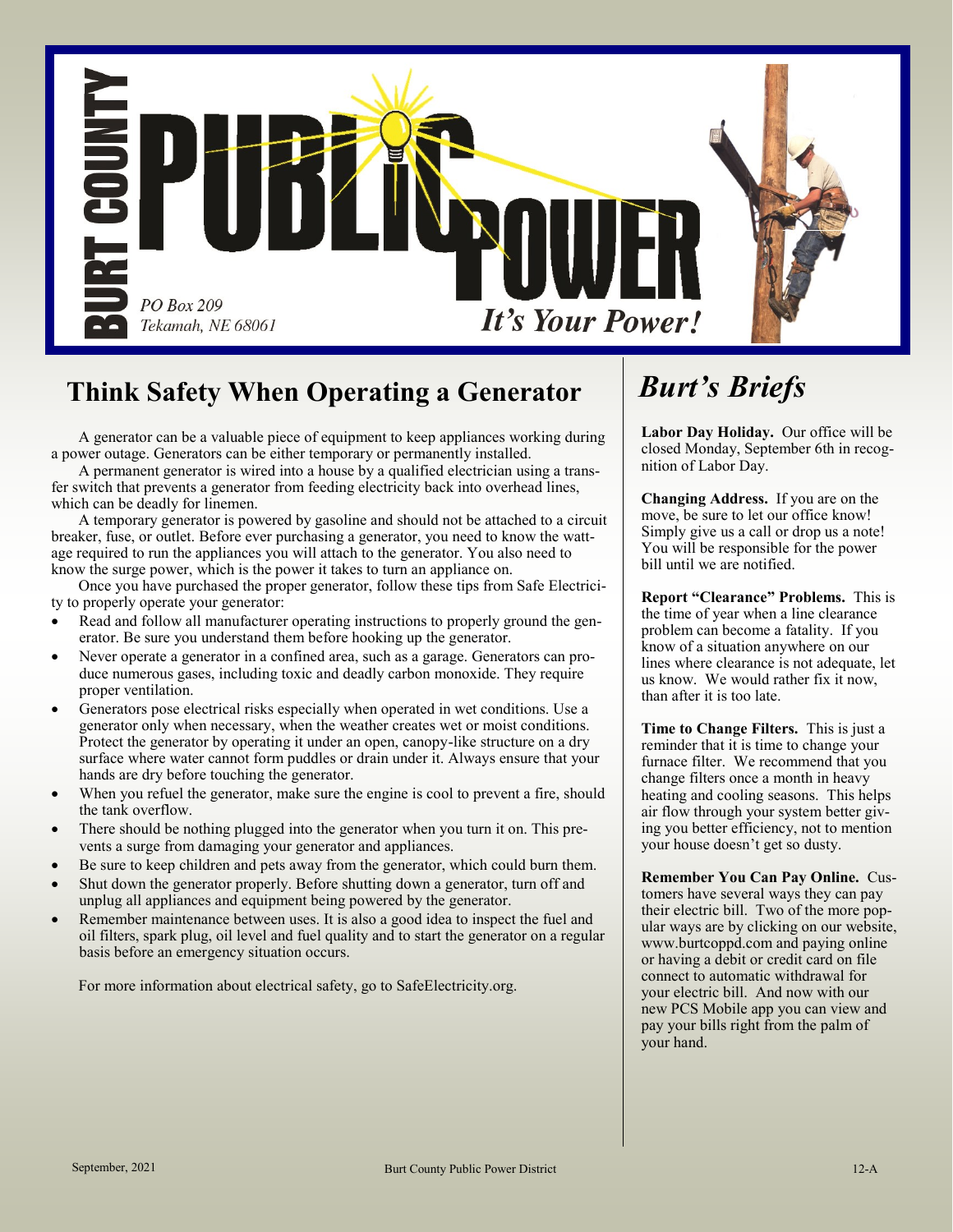

# USING A<br>GENERATOR? NGEROUS AKE 5.



**IN ENCLOSED SPACES** Always use it in a well-ventilated area.



**IN THE ELEMENTS** Run it on a dry surface under<br>a canopy-like structure<br>(but not in a carport).



**WITHOUT CARBON MONOXIDE** (CO) TESTERS CO detectors should be on every level of your home<br>(test them monthly).



**NEAR WINDOWS OR DOORS** 

Place it at least 20 feet away from windows and doors.



**PLUGGED INTO A WALL OUTLET** 

This can be deadly to you, family<br>members, neighbors or utility workers.



**IN DISREPAIR** Make sure your generator is<br>well-maintained and in good working order.



**IN A GARAGE** Even if the door is up, never<br>use a generator in a garage.



**WITH THE WRONG EXTENSION CORD** 

Use a properly rated cord<br>to plug appliances<br>into a generator.

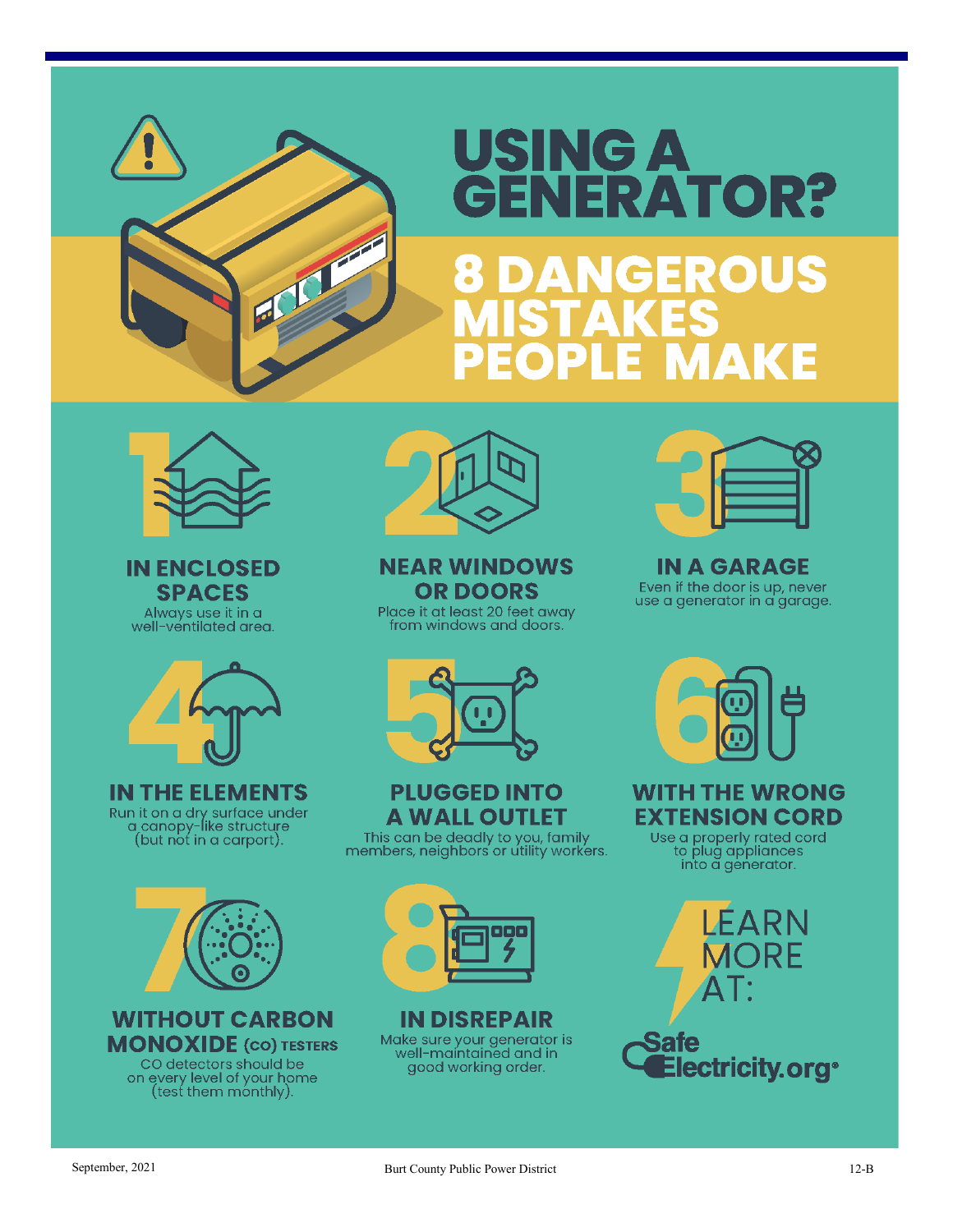## **Going Up or Digging In? Ten Tips for Using Rental Equipment Safely**

Are you planning to rent a scissor or boom lift? Scaffolding? A backhoe?

When you rent, borrow, or use equipment that will either elevate you or break ground, be sure to use it safely. Whether you are a novice *do-it-yourselfer* eager to embark on a lofty project or you have used several types of outdoor equipment or machinery before, keep these safety tips in mind:

- 1. Before using equipment, obtain proper training; in some cases, certification is required.
- 2. Prior to each use, follow the manufacturer's checklist to verify it is in good working order.
- 3. Always evaluate and assess your location before using a scissor lift, a bucket truck, a boom lift or scaffolding (or anything that elevates you). Look up and look out for power line locations, and do not use equipment underneath or near a power line or utility pole. Keep in mind your equipment's reach (height and width) when fully extended, and make sure it will not get too close to a power line. Always follow the 10-foot rule: Keep 10 feet between yourself or an object you are holding and a power line or pole at all times.
- 4. If you rent a backhoe, a post hole digger or other digging equipment, be sure to call 8-1-1 two to three days prior to starting your project. The locating service is free and marks all public underground lines. You are responsible for having all private underground lines and pipes marked, such as those that service a garage or outbuilding, sprinkler system, invisible fence or private water system. If you or a previous homeowner had the lines installed, they are most likely private.
- 5. When using rental equipment that lifts you off the ground, always wear your safety harness. It's a simple step that helps keep you safe if you lose your footing.
- 6. Do not use a scissor or boom lift (or any other piece of equipment) for a job it was not designed for.
- 7. Before starting a job, account for external conditions, such as wind. High winds could push you too close to or into a power line, and you could be seriously injured or electrocuted.
- 8. Starting a project can be exciting, but don't just jump in. Instead, read and review the operating instructions first and take the time to familiarize yourself with the equipment. For example, learn how to use the controls close to the ground before using them at a higher elevation.
- 9. Don't ignore the specifications for each piece of equipment, such as maximum platform capacity.
- 10. When you are elevated, keep both feet on the platform at all times and use appropriate boots or shoes that have slipresistant soles. Make sure your shoes or boots are not oily, muddy or greasy.

We would be happy to answer any questions or discuss the details of any outdoor projects that could potentially take you close to a power line, whether overhead or underground. Your safety is our top priority.

These recommended safety tips are not exhaustive. Always read and follow the safety guidelines and operating instructions provided by the manufacturer.

For more information about electrical safety, visit SafeElectricity.org.